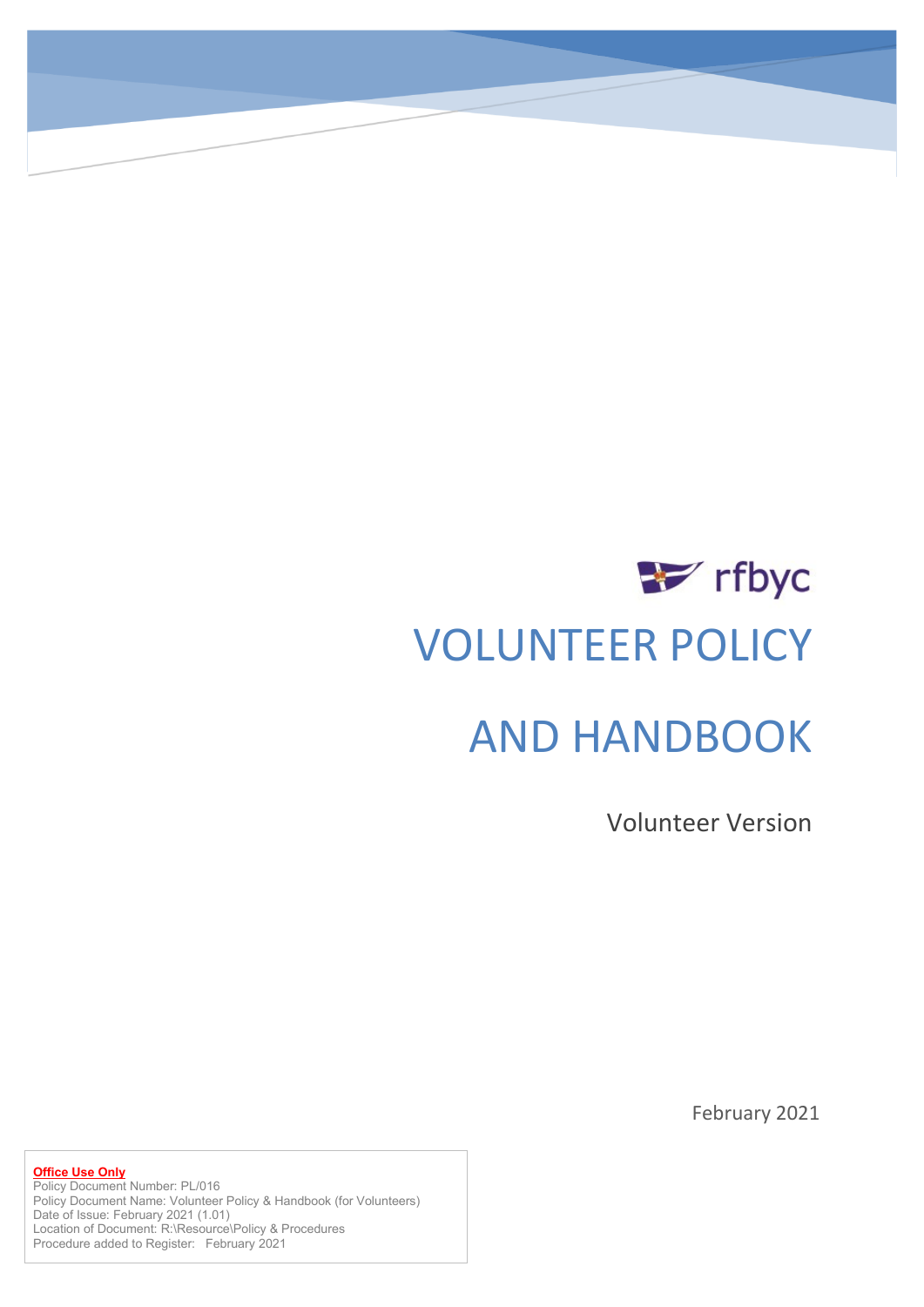# Contents

| $\mathbf{1}$ . |        |     |  |  |  |
|----------------|--------|-----|--|--|--|
| 1.1            |        |     |  |  |  |
| 2.             |        |     |  |  |  |
|                |        | 2.1 |  |  |  |
|                |        | 2.2 |  |  |  |
| 3.             |        |     |  |  |  |
| 4.             |        |     |  |  |  |
| 5.             |        |     |  |  |  |
|                |        | 5.1 |  |  |  |
| 6.             |        |     |  |  |  |
|                |        | 6.1 |  |  |  |
|                |        | 6.2 |  |  |  |
| 7.             |        |     |  |  |  |
| 8.             |        |     |  |  |  |
| 9.             |        |     |  |  |  |
|                |        | 9.1 |  |  |  |
|                |        | 9.2 |  |  |  |
|                |        | 9.3 |  |  |  |
|                |        | 9.4 |  |  |  |
| 10.            |        |     |  |  |  |
|                | 10.1   |     |  |  |  |
|                | 10.2   |     |  |  |  |
|                | 10.3   |     |  |  |  |
|                | 10.4   |     |  |  |  |
|                | 10.4.1 |     |  |  |  |
|                | 10.4.2 |     |  |  |  |
|                | 10.4.3 |     |  |  |  |
|                | 10.4.4 |     |  |  |  |
|                | 10.4.5 |     |  |  |  |
|                | 10.4.6 |     |  |  |  |
|                | 10.4.7 |     |  |  |  |
|                | 10.5   |     |  |  |  |
|                | 10.6   |     |  |  |  |
|                | 10.7   |     |  |  |  |
|                |        |     |  |  |  |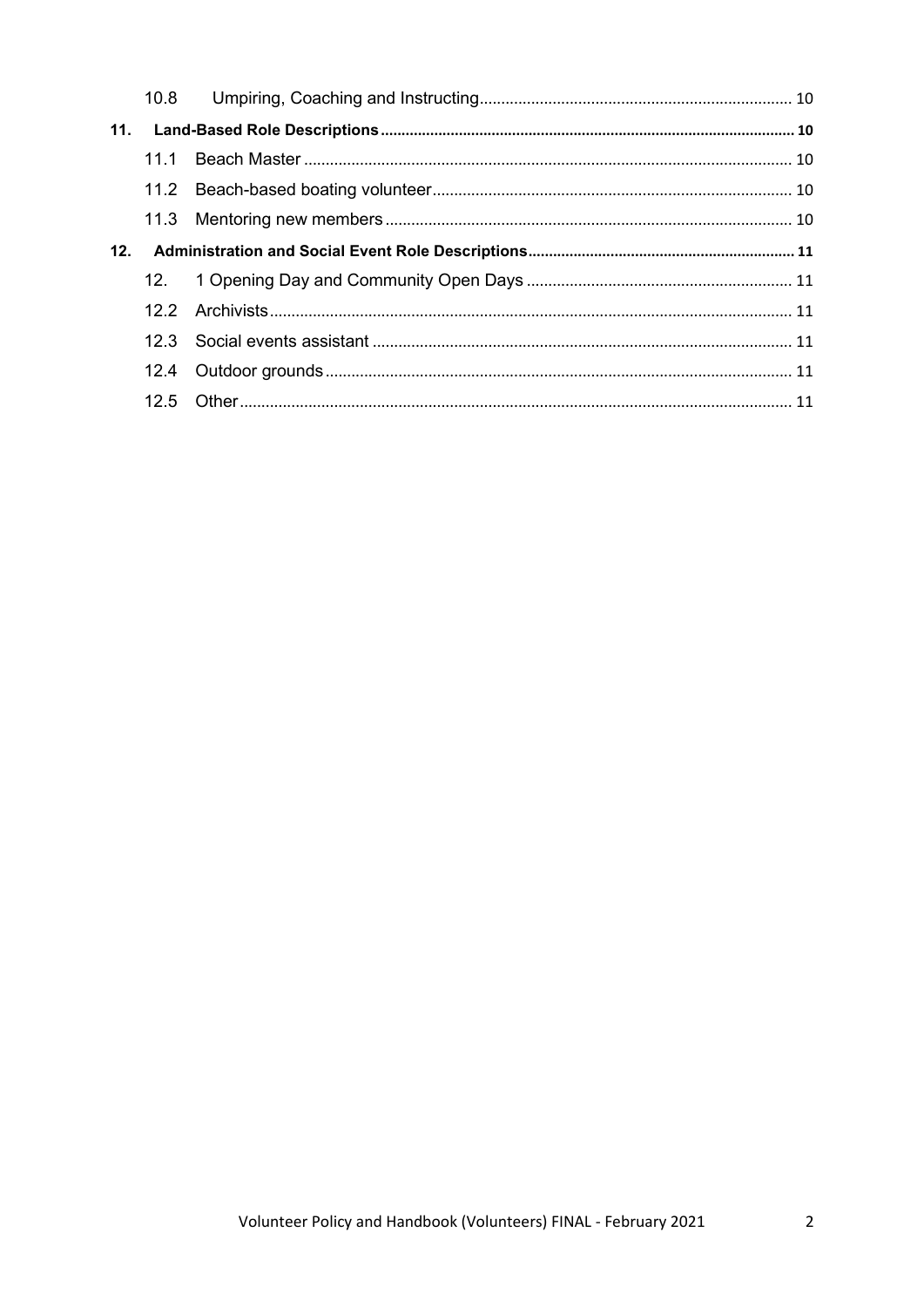# <span id="page-3-0"></span>**1. Introduction**

# <span id="page-3-1"></span>**1.1 Defining a Volunteer**

"Volunteering is an activity which always takes place through a not-for-profit organisation or project and is:

- of benefit to the organization and the volunteer
- undertaken of the volunteer's own free will and without coercion
- done for no financial gain
- in a position not designated as paid
- underpinned by the "Principles of Volunteering"

#### Source: *Volunteering Australia*

Volunteers are representatives from the community, particularly members of Royal Freshwater Bay Yacht Club, who choose to give their time and skills for free to support RFBYC activities.

Volunteers are critical to the activities and growth of the Royal Freshwater Bay Yacht Club. They help determine the quality of the Club environment, the quality of the conduct of our sport and therefore the quality of the experience for members, competitors and their families and guests.

Volunteers dedicate their time and energy every year, working in a variety of ways and completing many essential tasks.

Our Club as we know it would not exist without the dedication of these volunteers.

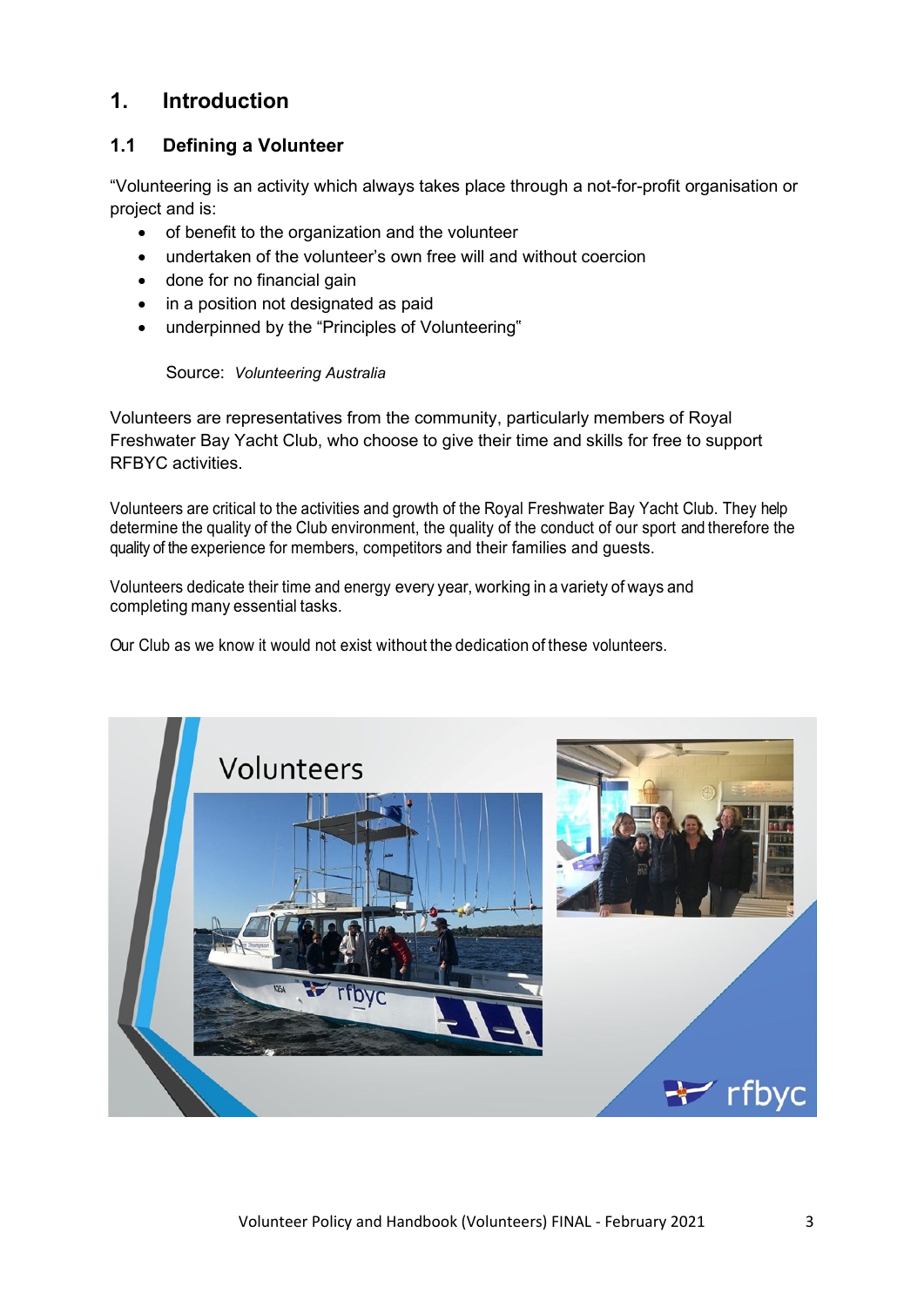# <span id="page-4-0"></span>**2. Volunteer Policy**

# <span id="page-4-1"></span>**2.1 Introduction**

Volunteers are an essential part of Royal Freshwater Bay Yacht Club (RFBYC) and are represented at all levels of decision making and club operations. They freely contribute their time, energy and skills for the benefit of others.

# <span id="page-4-2"></span>**2.2 Purpose**

The purpose of this manual is to encourage best practice in volunteer management, seeking always to develop the quality of volunteering opportunities. We seek to provide overall guidance and direction to volunteers within a positive, supportive and safe environment.

# <span id="page-4-3"></span>**3. RFBYC responsibilities to Volunteers**

- to provide a Role description
- to provide experienced and well-informed guidance
- to provide access to training if needed
- to provide channels of communication to Club management
- to provide tasks that relate to the volunteer's preferences
- to provide healthy and safe environments
- to provide equipment suitable for the task performed
- to provide recognition for their contribution

# <span id="page-4-4"></span>**4. RFBYC expectations from Volunteers**

- to be sure they have the time to take on the role
- to be punctual and dependable
- to seek support when needed
- to be willing to learn and undertake training if requested
- to respect the function of staff and other volunteers
- to respect confidentiality and privacy
- to abide by the RFBYC Code of Conduct. The Code of Conduct is available on the Club website. Click [here.](http://www.rfbyc.asn.au/perch/resources/files/1573638207-code-of-conduct-policy.pdf)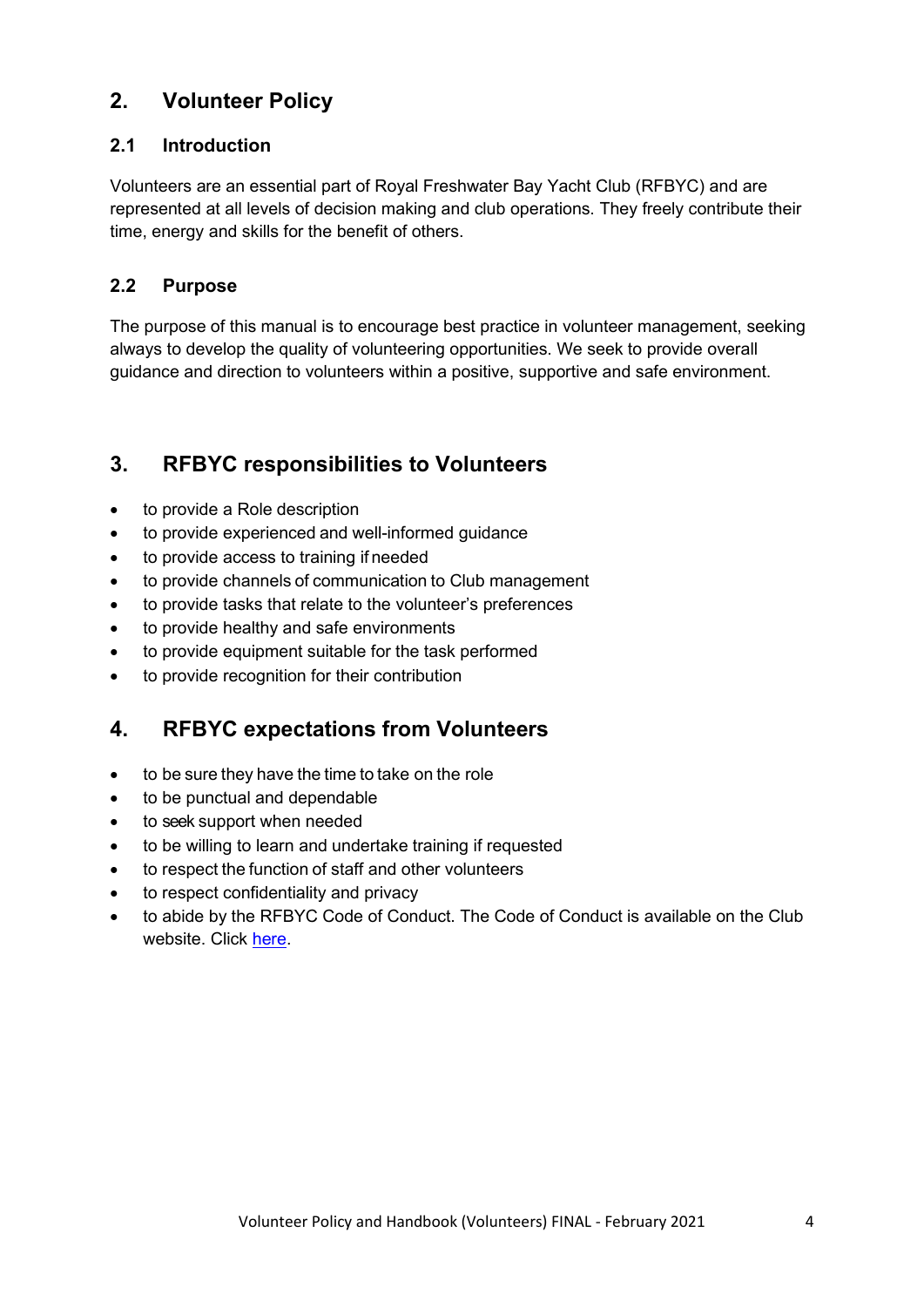# <span id="page-5-0"></span>**5. Rights and Responsibilities of Volunteers**

# <span id="page-5-1"></span>**5.1 Expectations**

What you can expect from RFBYC:

- Information and partnership
- Openness and honesty
- Appreciation and respect
- Consultation and supervision
- A safe environment
- Recognition and reward

What we would expect from you:

- Openness and honesty
- Interest and commitment
- Enthusiasm and reliability
- Respect and discretion
- Safe practices
- Partnership

# <span id="page-5-2"></span>**6. Selecting Volunteers**

If not done so before, the volunteer may be asked to complete the RFBYC Volunteer Survey form which contains his or her interests, skills, experience and availability.

Where relevant under Western Australian law, all volunteers are required to be compliant with current Child Protection Acts and [Working with Children legislation.](https://workingwithchildren.wa.gov.au/index)

If you have a genuine belief that child abuse is occurring contact the Department of Child Protection. Suspected abuse should be reported to Central Intake Team on 1800 273 889 or email to [cpduty@cpfs.wa.gov.au.](mailto:cpduty@cpfs.wa.gov.au)

If you believe a child is in immediate danger or in a life-threatening situation, contact the Western Australia Police immediately by dialing 000.

# <span id="page-5-3"></span>**6.1 Matching the Volunteer to the Role**

Each volunteer will be matched to a role that suits:

- the amount of time they can contribute
- their physical ability, skill level and knowledge
- their reason for involvement in the Club
- their own personality and preferences where possible

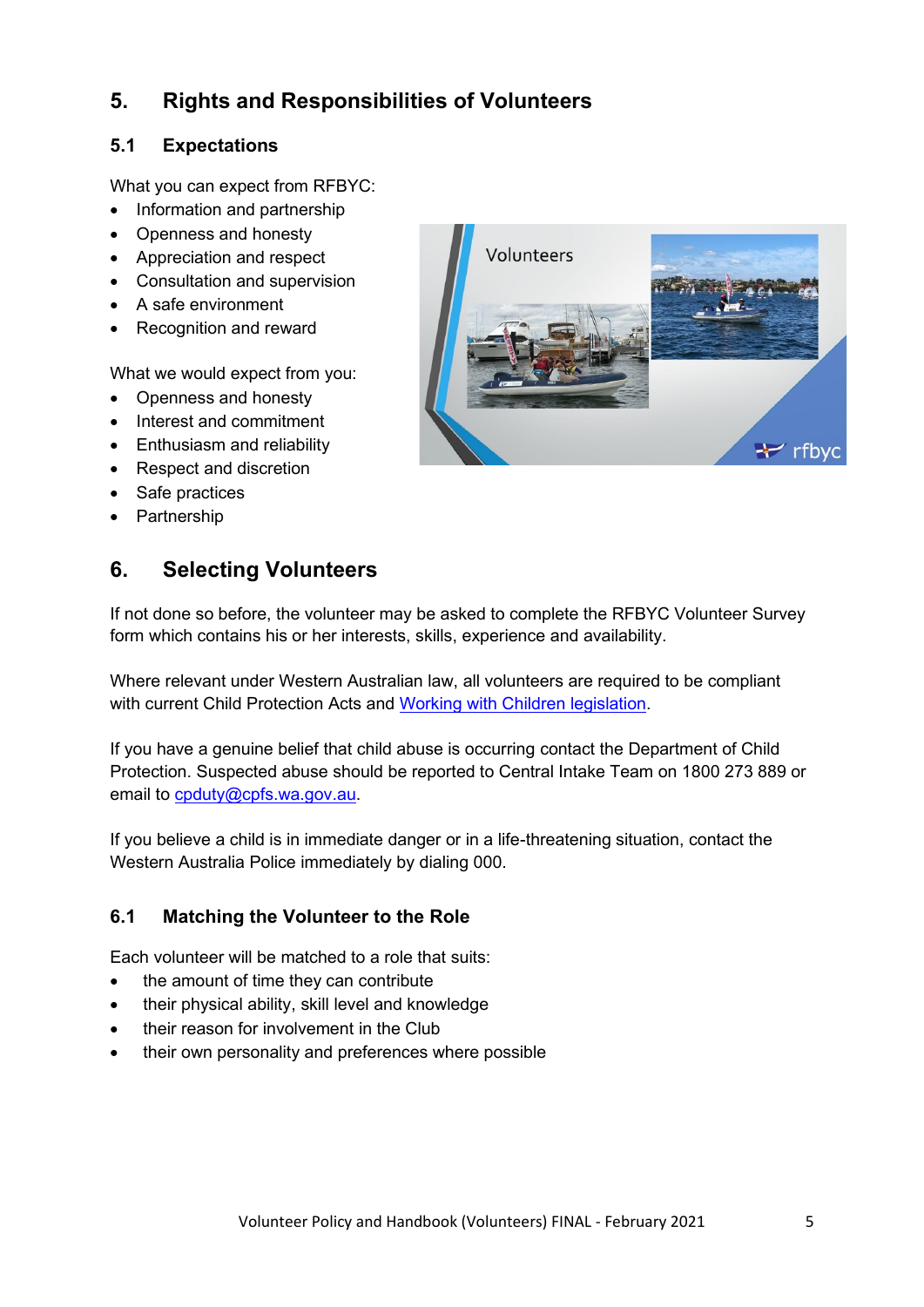# <span id="page-6-0"></span>**6.2 Training for Volunteers**

Australian Sailing and RFBYC provide courses for the training of volunteers including race management roles, coaches, umpires and administrators.

This training may be by:

- mentoring
- workshops
- demonstrations
- small group exercises
- online courses
- online training videos
- other internet-based learning

Online training courses are available on the Australian Sailing website. [www.sailing.org.au](https://royalfreshwater-my.sharepoint.com/personal/debbie_blaauw_rfbyc_asn_au/Documents/January%202021%20Action%20Items/www.sailing.org.au)

Other training courses for volunteers include the Australian Institute of Sport (AIS) which offers training for coaches and administrators. [www.ais.gov.au](https://www.ais.gov.au/people-development)

Also "Play by the Rules" provides information on how to prevent and deal with inappropriate behaviors. [www.playbytherules.net.au](https://royalfreshwater-my.sharepoint.com/personal/debbie_blaauw_rfbyc_asn_au/Documents/January%202021%20Action%20Items/www.playbytherules.net.au)

Volunteers are encouraged to do the courses available.

# <span id="page-6-1"></span>**7. Volunteer Recognition**

There are many ways the Club recognises volunteers:

- Articles on individual volunteers published in Tidings and Gybe Sheet.
- Providing volunteers with a uniform and event apparel as appropriate.
- Providing refreshments, where appropriate, both during and after the volunteering activity.
- Volunteers to mentor other volunteers.
- Social events for volunteers.
- Reimburse volunteers for approved 'out of pocket' expenses.
- Acknowledge volunteers at Club sailing and regattas.
- Provide letters of reference to volunteers
- Thank you letters from the Club or event organizers
- Nominate volunteers for Australian Sailing Awards.
- Award Special Membership to exceptional long-time volunteers who have made an outstanding contribution.
- Special awards for volunteers e.g. The Murray Johnson Volunteer of the Year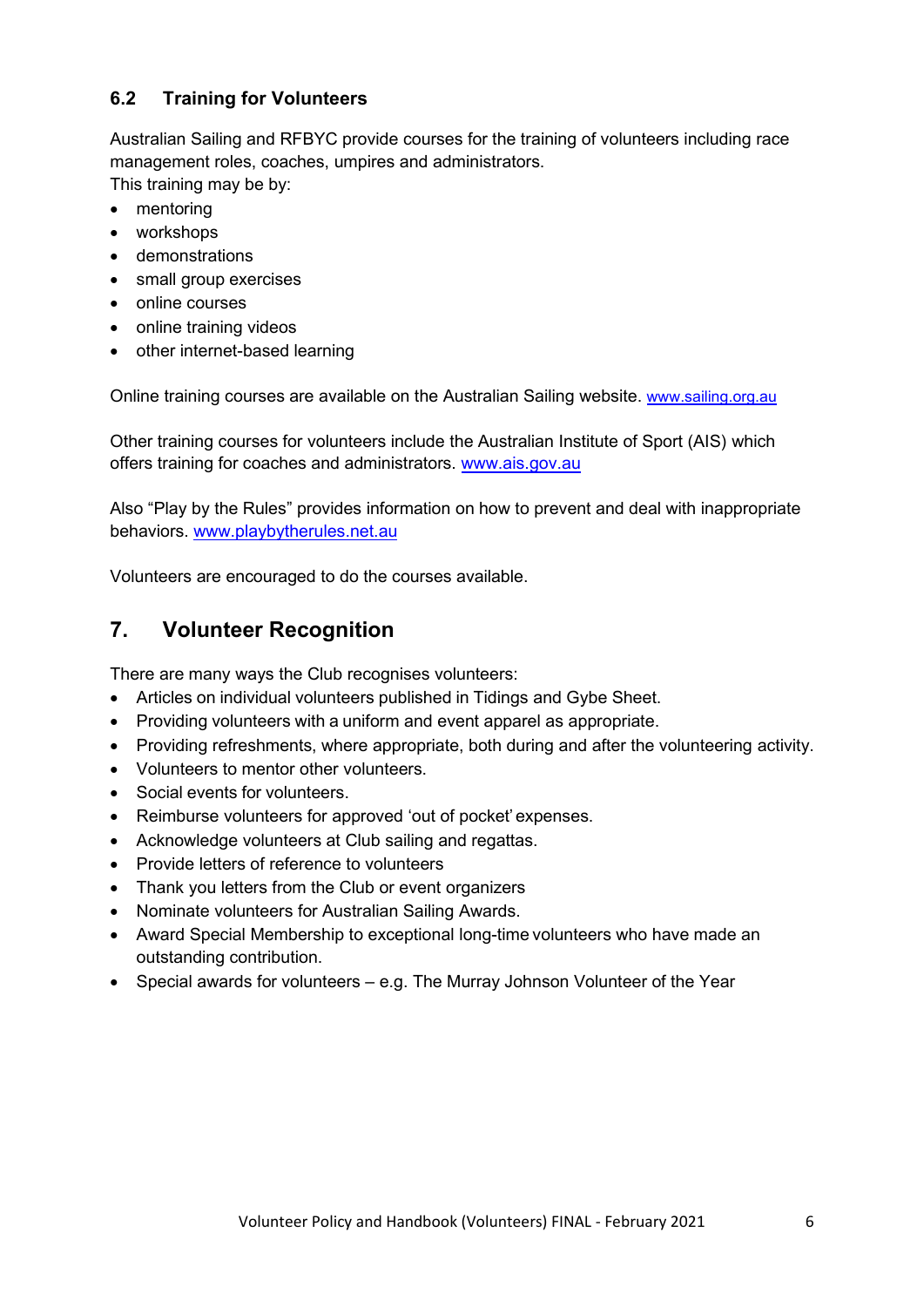# <span id="page-7-0"></span>**8. Volunteers and Paid Staff**

Communication between the Club staff and volunteers is essential. Both staff and volunteers need to understand each other's roles and responsibilities in order to achieve a cheerful, productive and mutually supportive relationship.

# <span id="page-7-1"></span>**9. Conflict Management**

It is difficult to avoid some form of conflict within any organization. It is hoped that conflict between volunteers or between volunteers and paid staff will be resolved amicably. It is characterized by open, honest and respectful discussion among the parties to identify both parties' concerns and create options forresolution.

# <span id="page-7-2"></span>**9.1 Compromise**

Resolving conflict by each party giving up something of value. Compromising involves negotiation between the parties to exchange concessions or agree on a middle ground.

## <span id="page-7-3"></span>**9.2 Collaboration**

Resolving conflict by seeking a solution advantageous to all parties. Rather than avoiding a problem, parties work in a cooperative manner with another person to find a mutually satisfying solution.

## <span id="page-7-4"></span>**9.3 Conciliation**

Sometimes a mediator will be required to help volunteers work through a difficult situation. Representatives of the Club meet in private with the volunteer to discuss:

- the source of the conflict.
- expectations of the roles of the volunteers involved in the conflict.
- a response in writing if necessary.
- working together to resolve the conflict.

Notes of the discussions are taken, including any agreement reached.

## <span id="page-7-5"></span>**9.4 Releasing a volunteer**

When a role becomes unnecessary or, in a case of conflict management, when no solution or other course of action seems reasonable or effective, the Club may release a volunteer from a role.

That decision will involve Club management and the volunteer will be advised in person and privately.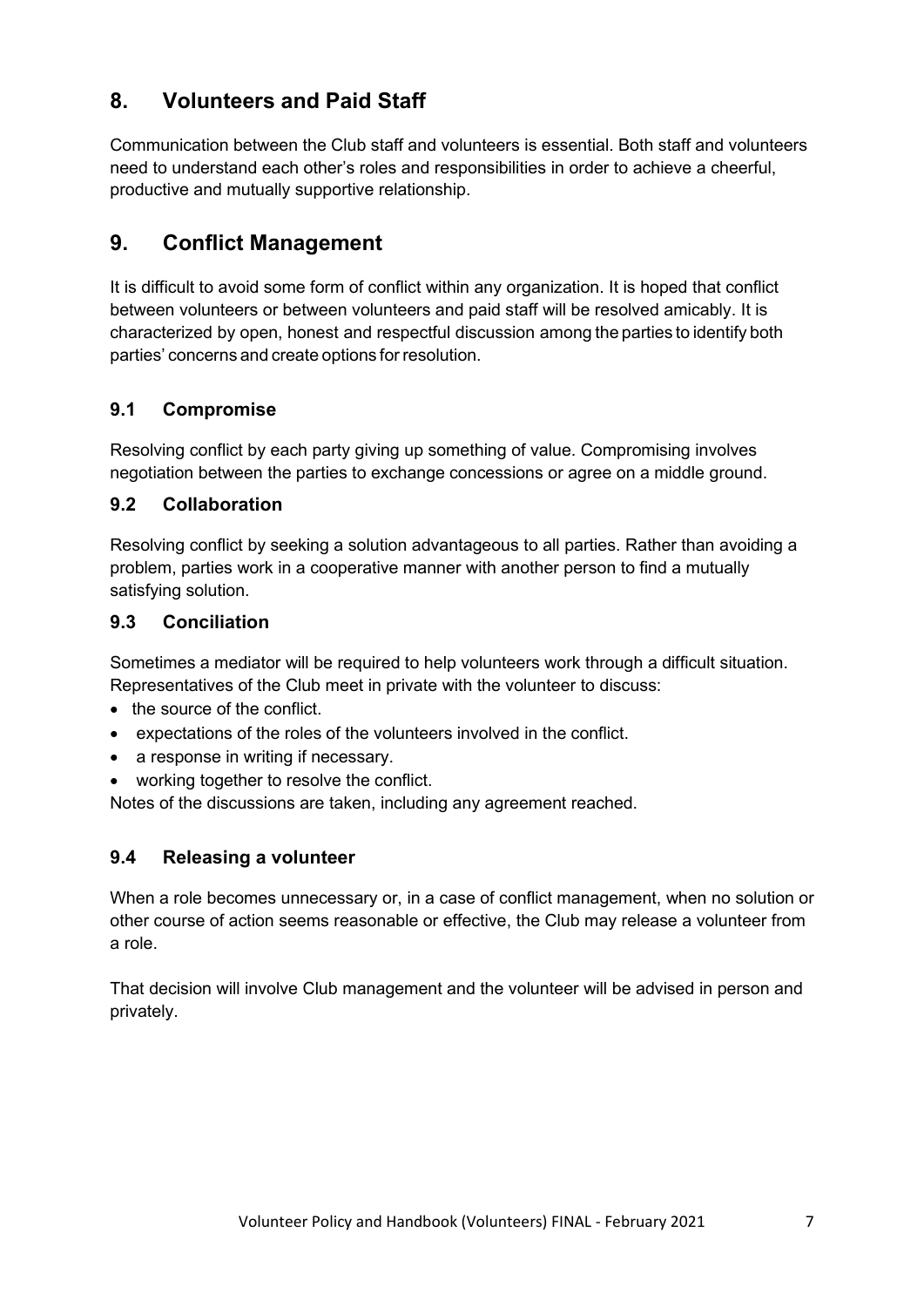# <span id="page-8-0"></span>**10. On-Water Role Descriptions**

# <span id="page-8-1"></span>**10.1 Race Committee (RC)**

The Race Committee is a body of officials who are responsible for the management of yacht racing on the water. There are many facets to be covered, best done by individuals responsible for only certain areas of the overall activity.

# <span id="page-8-2"></span>**10.2 Chair of the Race Committee or Event Director**

The Chair of the Race Committee may, but preferably not for a major event, be the Principal Race Officer. They liaise closely with the Race Officer(s). They support and direct them off the water and authorize changes to the Sailing Instructions.

## <span id="page-8-3"></span>**10.3 Principal Race Officer (PRO)**

If there are multiple courses being used at the same time, the overall on water management of the regatta is the responsibility of the PRO.

- If necessary, makes ultimate decisions for on-water management
- Overviews and liaises with each RO on their individual course.
- Supervises the onshore aspects of race management
- Liaise closely with the Regatta Chair/Event Director.

# <span id="page-8-4"></span>**10.4 Race Officer (RO)**

If there is only one course it is managed by a Race Officer and there is no PRO responsible for the conduct of the racing on their individual course.

- Maintain an overview of their entire race course.
- Record their own start, recall, racing and finishing procedures and conditions.
- Represent their Race Committee at protest hearings
- <span id="page-8-5"></span>Liaise closely with the PRO if and when present.

## 10.4.1 Timekeeper

Responsible for monitoring and controlling the start times of races to ensure races start on schedule. It is a position which requires single-minded concentration and a good clear voice.

## <span id="page-8-6"></span>10.4.2 Deputy Race Officer (DRO)

Responsible for taking over as RO in an emergency as well as:

- Organise the committee boat personnel to ensure that everyone is in position and ready to proceed.
- Ensure that all systems on the race committee boat are ready and operational.

#### <span id="page-8-7"></span>10.4.3 Assistant Race Officer (ARO)

Responsible for providing the RO with information from the pin end of the Start or Finish Line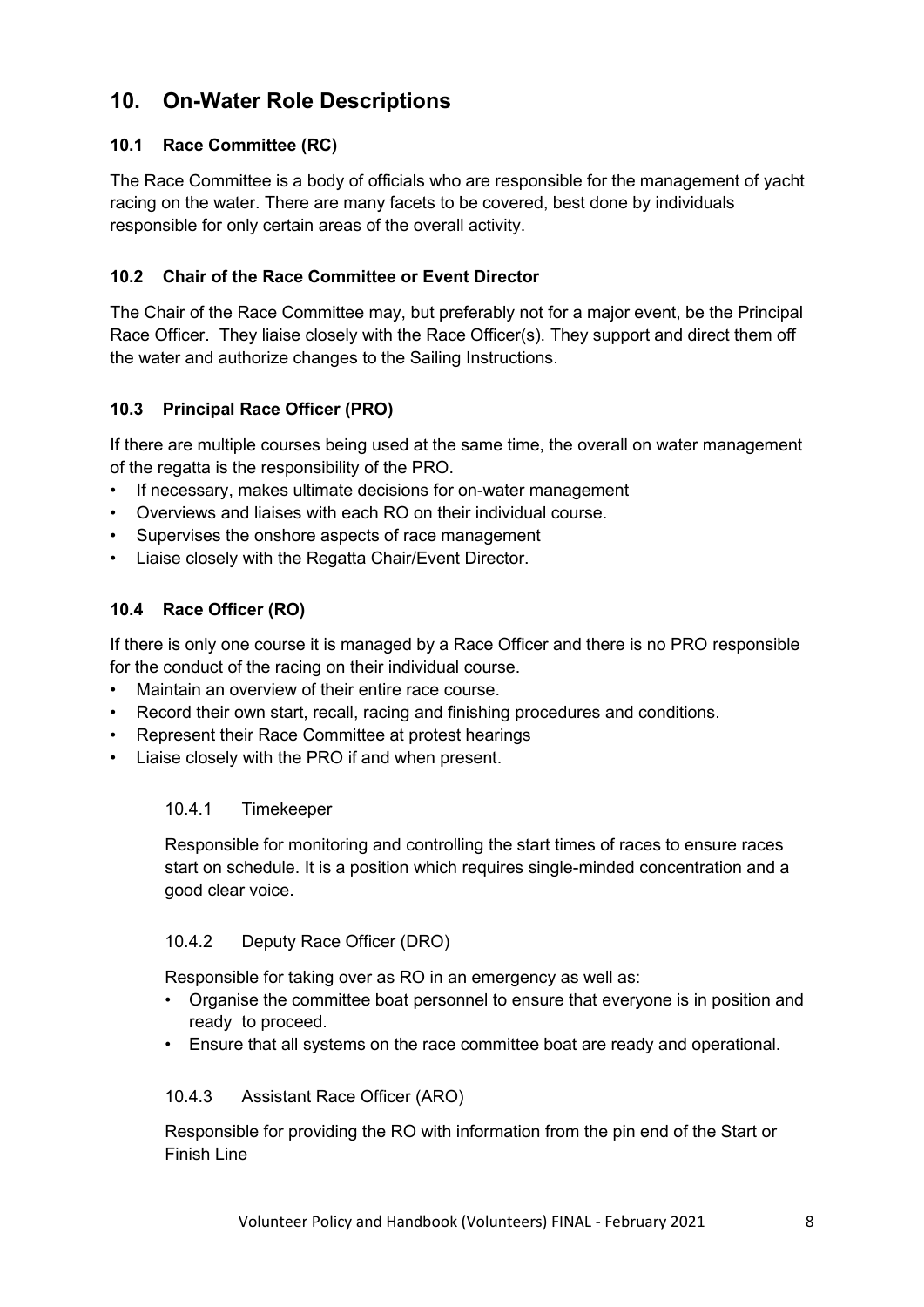#### <span id="page-9-0"></span>10.4.4 Pin End Boat Crew

Normally an Assistant Race Officer (ARO) providing start or finish information to the RO

#### <span id="page-9-1"></span>10.4.5 Visual Signals Officer

- Responsible for ensuring the visual signals are ready for display and removal at the appropriate times.
- Takes all their time cues from the Timekeeper.

#### <span id="page-9-2"></span>10.4.6 Sound Signals Officer

- Responsible for all the sound signals that accompany the visual signals.
- Works closely with the visual signals officer.

#### <span id="page-9-3"></span>10.4.7 Recorders

Responsible for recording:

- competitors reporting to the start
- actions and communications
- wind direction and strength
- all the boats identified as being in breach of starting rules
- sail numbers of the boats incurring and/or correcting penalties
- the finishing order of boats.

#### <span id="page-9-4"></span>**10.5 Mark Layer**

- Assist/recommend to the Race Officer the course location and wind axis
- Monitor the wind (axis and strength) and report significant changes to the Race Officer
- Lay the racing marks
- Move marks as required
- Retrieve marks following racing
- Attend to other duties as required by the Race Officer
- Record mark roundings
- This role involves laying, retrieving and stowing mark buoys, anchors and weights

## <span id="page-9-5"></span>**10.6 Support Boat**

- Provide safety surveillance and assistance to competitors as directed by the RO or the Safety Officer
- Attend to other assistance duties as required by the Race Officer

## <span id="page-9-6"></span>**10.7 Safety Boat**

Liaise closely with the RO and under his ultimate guidance deal with safety and rescue operations

• Be familiar with the regatta venue, the characteristics of the class(es) competing, the class rules and the sailing instructions.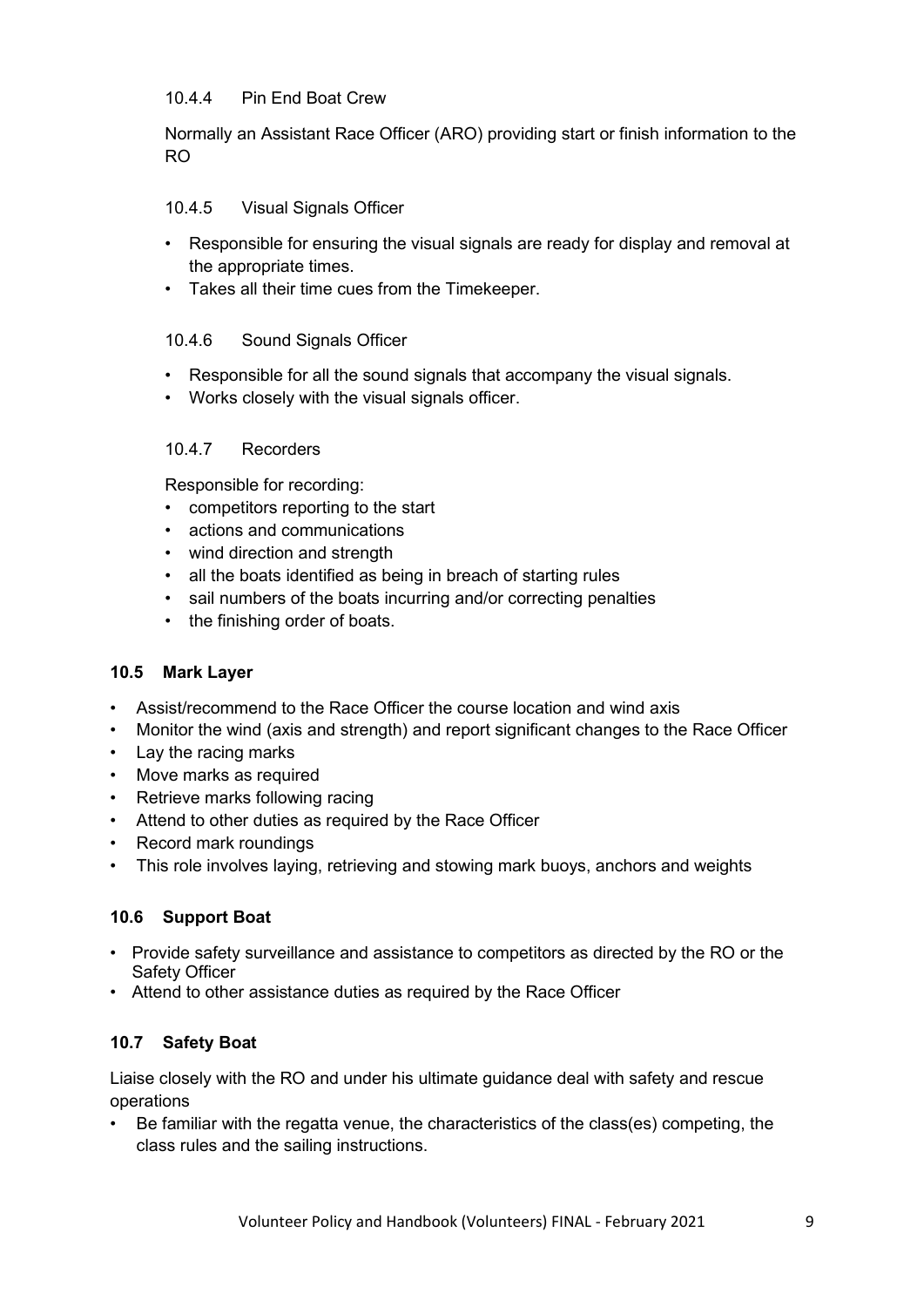## <span id="page-10-0"></span>**10.8 Umpiring, Coaching and Instructing**

These roles are specialized and generally require qualifications from relevant authorities. Please refer to the Australian Sailing website for information

For umpiring click [umpiring.](https://www.sailing.org.au/course-finder/49/) For coaching click [coaching.](https://www.sailingresources.org.au/training/coaches/) For [instructing](https://www.sailingresources.org.au/instructors/) click instructing

# <span id="page-10-1"></span>**11. Land-Based Role Descriptions**

## <span id="page-10-2"></span>**11.1 Beach Master**

Only relevant for dinghy racing.

- Operate a signing in and signing out system (or a tally system).
- Ensure the orderly and systematic launching of boats and retrieval after sailing.
- Advise the RO of the time the last boat left the beach and the expected number of boats in the starting area.
- Similarly advise RO that all boats have safely returned to the beach or have been accounted for after sailing

## <span id="page-10-3"></span>**11.2 Beach-based boating volunteer**

#### 11.2.1 Event Assistant

Assisting at major boating events or regattas with beach-based activities such as registration desk, canteen, BBQs, beach marshal, parking attendant and meet and greet.

#### 11.2.2 Equipment Auditor

Auditing boats for compliance with the Australian Sailing Special Regulations.

#### 11.2.3 Protest Arbitrator and Judge

Conducting Arbitration and Hearing Meetings under the Racing Rules of Sailing.

#### 11.2.4 Power Boat Time Trialling Recorder

Supporting the Power section with the Time Trialling activities by acting as a recorder of check points times.

#### <span id="page-10-4"></span>**11.3 Mentoring new members**

#### 11.3.1 New member mentor

- **•** Guiding and supporting a new member's initial introduction to the Club and our processes.
- **•** May include introducing new member to other members
- **•** Making them aware of social events.
- **•** Creating an opportunity for making the new member to feel welcome.